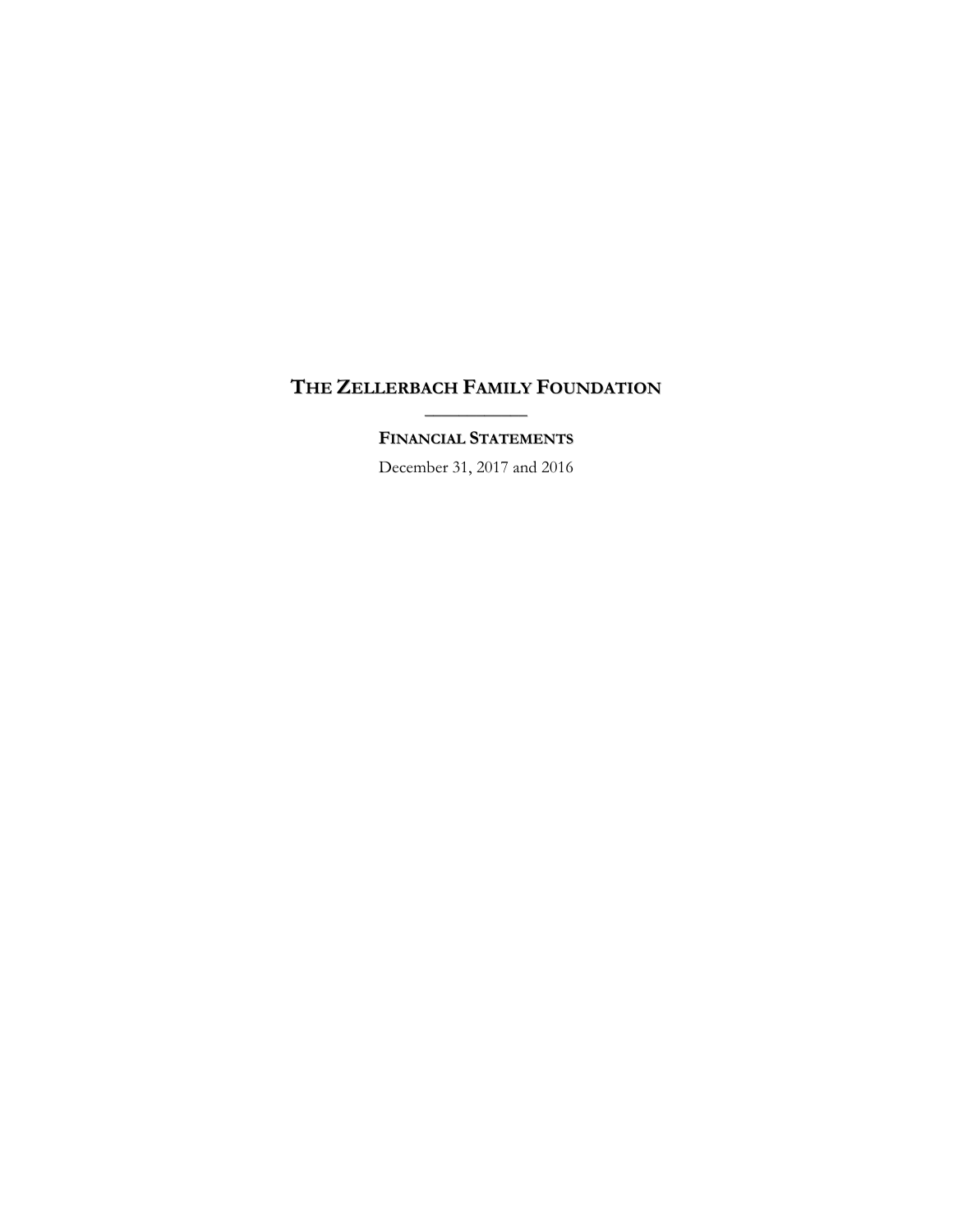# **THE ZELLERBACH FAMILY FOUNDATION**  $\frac{1}{2}$

# **T ABLE OF C ONTENTS**

|                                                    | Page(s)        |
|----------------------------------------------------|----------------|
| <b>Independent Auditors' Report</b>                | $\mathbf{1}$   |
| <b>Statements of Financial Position</b>            | 2              |
| Statements of Activities and Changes in Net Assets | 3              |
| <b>Statements of Cash Flows</b>                    | $\overline{4}$ |
| Notes to Financial Statements                      | $5 - 16$       |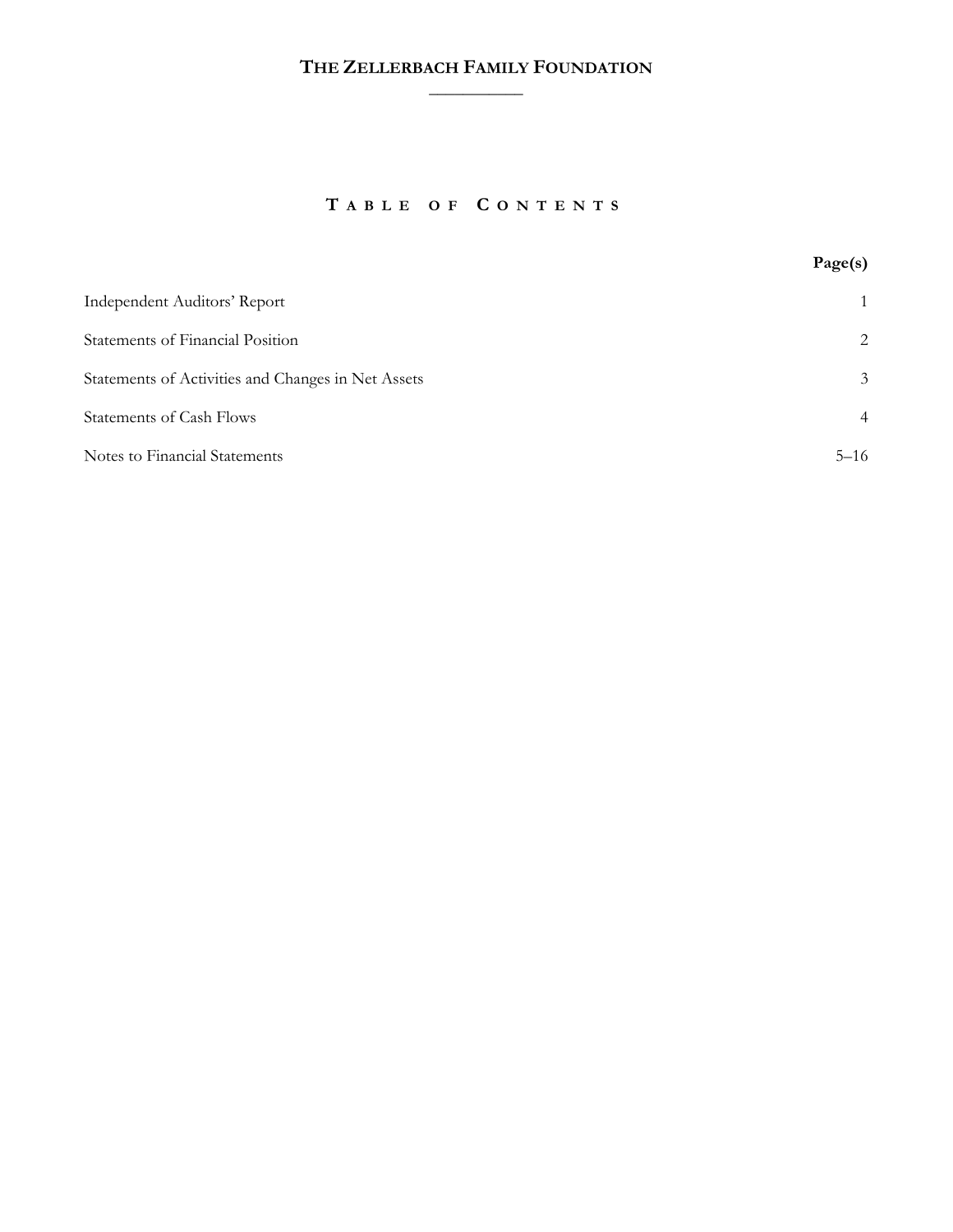

# **INDEPENDENT AUDITOR'S REPORT**

To the Board of Directors of The Zellerbach Family Foundation San Francisco, California

We have audited the accompanying financial statements of The Zellerbach Family Foundation, which comprise the statements of financial position as of December 31, 2017 and 2016, and the related statements of activities and changes in net assets, and cash flows for the years then ended, and the related notes to the financial statements.

## **Management's Responsibility for the Financial Statements**

Management is responsible for the preparation and fair presentation of these financial statements in accordance with accounting principles generally accepted in the United States of America; this includes the design, implementation, and maintenance of internal control relevant to the preparation and fair presentation of financial statements that are free from material misstatement, whether due to fraud or error.

## **Auditors' Responsibility**

Our responsibility is to express an opinion on these financial statements based on our audits. We conducted our audits in accordance with auditing standards generally accepted in the United States of America. Those standards require that we plan and perform the audit to obtain reasonable assurance about whether the financial statements are free from material misstatement.

An audit involves performing procedures to obtain audit evidence about the amounts and disclosures in the financial statements. The procedures selected depend on the auditor's judgment, including the assessment of the risks of material misstatement of the financial statements, whether due to fraud or error. In making those risk assessments, the auditor considers internal control relevant to the entity's preparation and fair presentation of the financial statements in order to design audit procedures that are appropriate in the circumstances, but not for the purpose of expressing an opinion on the effectiveness of the entity's internal control. Accordingly, we express no such opinion. An audit also includes evaluating the appropriateness of accounting policies used and the reasonableness of significant accounting estimates made by management, as well as evaluating the overall presentation of the financial statements.

We believe that the audit evidence we have obtained is sufficient and appropriate to provide a basis for our audit opinion.

# **Opinion**

In our opinion, the financial statements referred to above present fairly, in all material respects, the financial position of The Zellerbach Family Foundation as of December 31, 2017 and 2016, and the changes in its net assets and its cash flows for the years then ended in accordance with accounting principles generally accepted in the United States of America.

BPM LLP

San Francisco, California August 13, 2018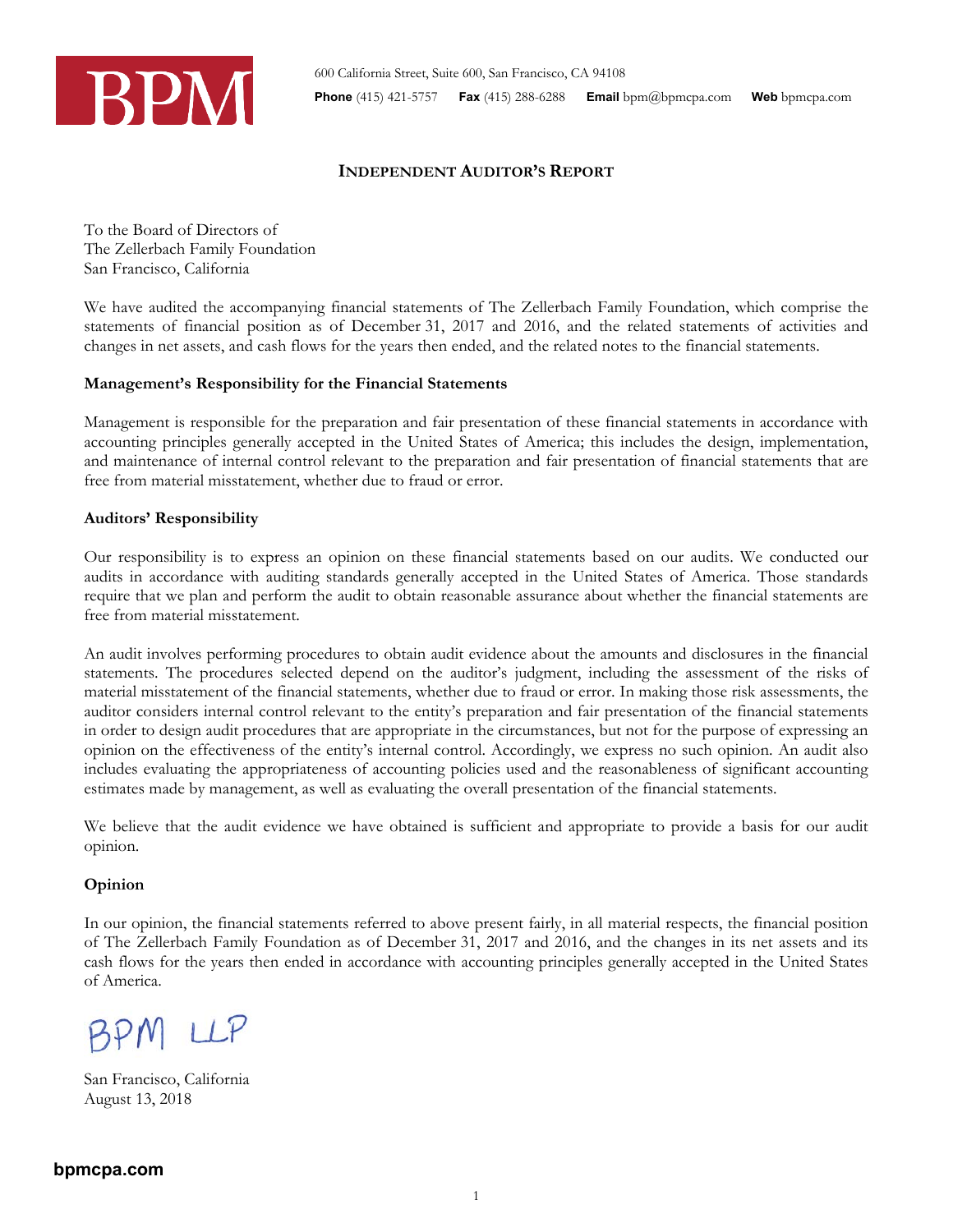# **STATEMENTS OF FINANCIAL POSITION**

As of December 31, 2017 and 2016  $\overline{\phantom{a}}$ 

|                                                    | 2017              | 2016            |
|----------------------------------------------------|-------------------|-----------------|
| <b>ASSETS</b>                                      |                   |                 |
| Cash                                               | $\$\,$<br>844,875 | \$<br>4,003,692 |
| Investments, at fair value                         | 139,526,273       | 123,495,116     |
| Receivables from unsettled investment transactions | 10,054            | 12,684          |
| Right of use asset                                 | 1,699,733         |                 |
| Property and equipment, net                        | 488,420           | 4,739           |
| Other assets                                       | 68,683            | 38,480          |
| Total assets                                       | \$142,638,038     | \$127,554,711   |
| <b>LIABILITIES AND NET ASSETS</b>                  |                   |                 |
| Liabilities:                                       |                   |                 |
| Grants payable                                     | \$<br>90,700      | \$<br>30,000    |
| Accounts payable and accrued expenses              | 237,056           | 195,058         |
| Lease liability                                    | 2,025,000         |                 |
| Deferred federal excise tax                        | 512,835           | 239,835         |
| Total liabilities                                  | 2,865,591         | 464,893         |
| Net assets without donor restrictions              | 139,772,447       | 127,089,818     |
| Total liabilities and net assets                   | \$142,638,038     | \$127,554,711   |

The accompanying notes are an integral part of these financial statements.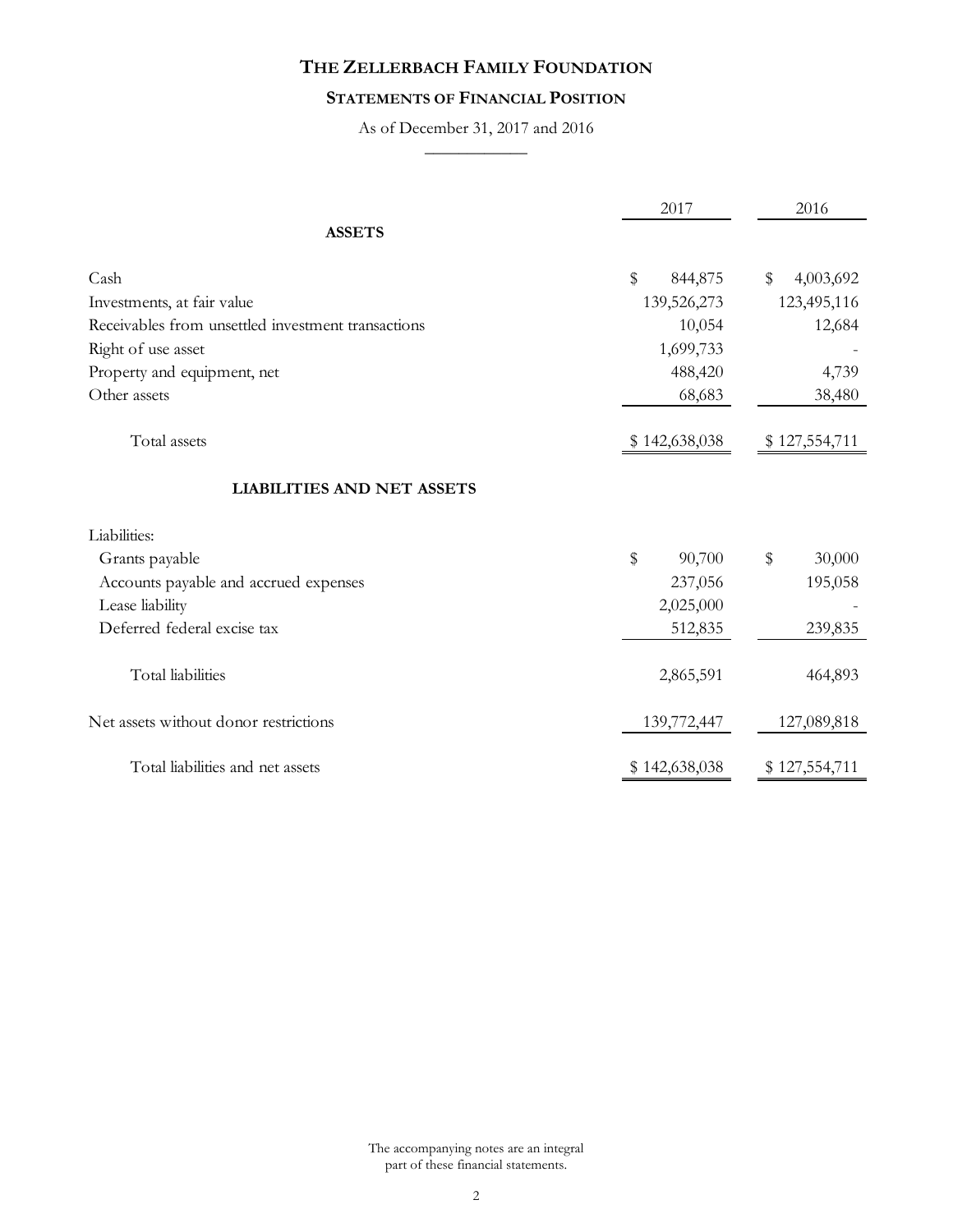# **STATEMENTS OF ACTIVITIES AND CHANGES IN NET ASSETS**

For the years ended December 31, 2017 and 2016  $\overline{\phantom{a}}$ 

|                                                   | 2017          | 2016          |
|---------------------------------------------------|---------------|---------------|
| Net investment income:                            |               |               |
| Dividends, interest, and other income             | \$<br>594,708 | \$<br>705,066 |
| Net realized and unrealized gain on investments   | 19,060,846    | 8,194,000     |
| Net investment income before federal excise taxes | 19,655,554    | 8,899,066     |
| Federal excise and income tax expense             | 317,000       | 89,667        |
| Net investment income                             | 19,338,554    | 8,809,399     |
| Support                                           | 500           | 1,950         |
| Total investment income and support               | 19,339,054    | 8,811,349     |
| Expenses:                                         |               |               |
| Program:                                          |               |               |
| Grants                                            | 4,547,190     | 4,652,695     |
| Salaries and benefits                             | 954,516       | 911,401       |
| Occupancy                                         | 208,930       | 186,628       |
| Office expenses                                   | 92,374        | 79,415        |
| Professional services                             | 100,094       | 71,201        |
| Total program                                     | 5,903,104     | 5,901,340     |
| General and administrative:                       |               |               |
| Salaries and benefits                             | 436,451       | 396,004       |
| Occupancy                                         | 95,552        | 82,400        |
| Office expenses                                   | 103,432       | 85,784        |
| Moving expenses                                   | 43,940        |               |
| Professional services                             | 73,946        | 62,210        |
| Total general and administrative                  | 753,321       | 626,398       |
| Total expenses                                    | 6,656,425     | 6,527,738     |
| Change in net assets                              | 12,682,629    | 2,283,611     |
| Net assets without donor restrictions:            |               |               |
| Beginning of year                                 | 127,089,818   | 124,806,207   |
| End of year                                       | \$139,772,447 | \$127,089,818 |

The accompanying notes are an integral part of these financial statements.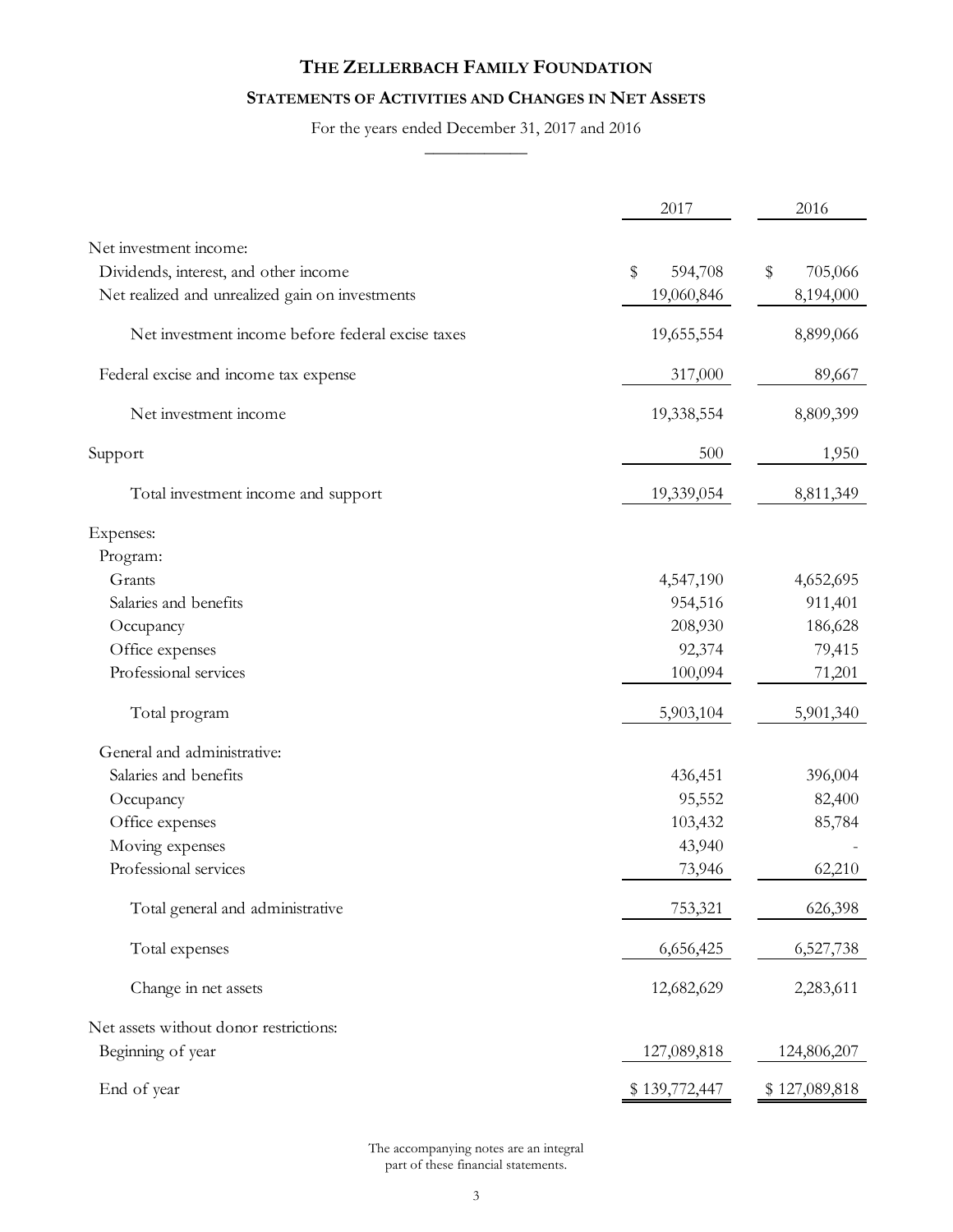# **STATEMENTS OF CASH FLOWS**

For the years ended December 31, 2017 and 2016  $\overline{\phantom{a}}$ 

|                                             | 2017          | 2016        |  |
|---------------------------------------------|---------------|-------------|--|
| Cash flows from operating activities:       |               |             |  |
| Contributions                               | \$<br>500     | \$<br>1,950 |  |
| Interest and dividends received             | 595,749       | 698,914     |  |
| Grants paid                                 | (4,336,490)   | (4,997,695) |  |
| Cash paid for payroll and benefits          | (1,442,597)   | (1,164,673) |  |
| Cash paid for other administrative expenses | (714, 696)    | (656, 540)  |  |
| Cash paid for investment related expenses   | (283, 854)    | (282, 804)  |  |
| Excise taxes paid                           | (60,000)      | (100,000)   |  |
| Net cash used in operating activities       | (6,241,388)   | (6,500,848) |  |
| Cash flows from investing activities:       |               |             |  |
| Purchases of property and equipment         | (227, 562)    |             |  |
| Purchases of investments                    | (6,800,000)   | (8,400,000) |  |
| Proceeds from sales of investments          | 9,544,198     | 16,785,265  |  |
| Capital calls for alternative investments   | (3,583,325)   | (3,536,730) |  |
| Distributions from alternative investments  | 4,149,260     | 3,113,300   |  |
| Net cash provided by investing activities   | 3,082,571     | 7,961,835   |  |
| Change in cash                              | (3, 158, 817) | 1,460,987   |  |
| Cash, beginning of year                     | 4,003,692     | 2,542,705   |  |
| Cash, end of year                           | 844,875       | 4,003,692   |  |

The accompanying notes are an integral part of these financial statements.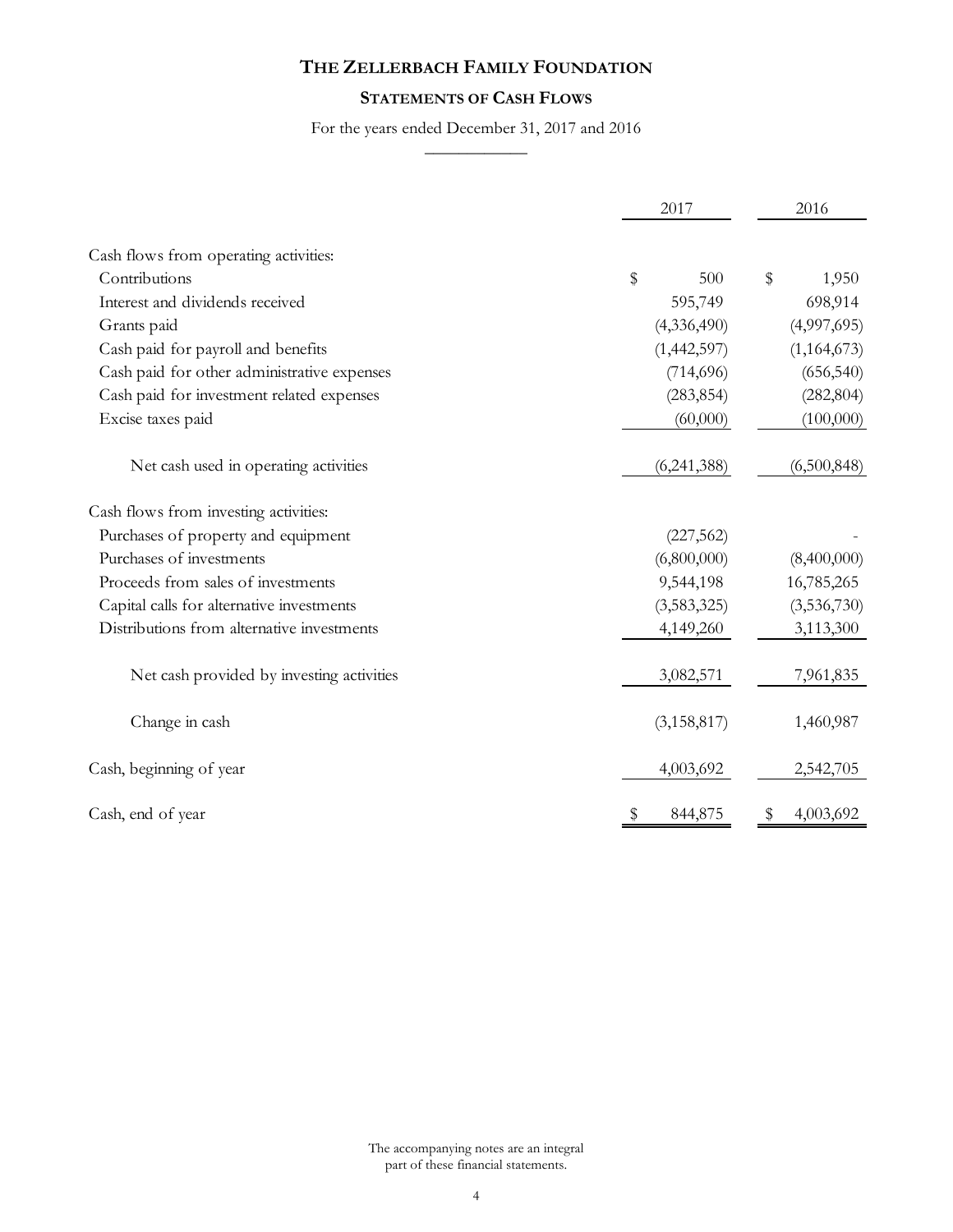## **NOTES TO FINANCIAL STATEMENTS**

December 31, 2017 and 2016  $\frac{1}{2}$ 

## **1. Organization**

The Zellerbach Family Foundation (the "Foundation") is a private family foundation established in 1956. The Foundation's mission is to be a catalyst for constructive social change by initiating and investing in efforts that strengthen families and communities in the San Francisco Bay Area. Funding priorities include the following program categories: immigrants and refugees, public social service systems, and promoting culture.

The Foundation receives partial funding for its community arts program from one other foundation as described in Note 2.

The Foundation's administrative offices are located in San Francisco, California.

## **2. Significant Accounting Policies**

## **Basis of Presentation and Description of Net Assets**

The Foundation uses the accrual basis of accounting in accordance with U.S. generally accepted principles and reports information regarding its financial position and activities according to their classes of net assets: with donor restrictions and without donor restrictions.

**Net Assets with Donor Restrictions:** The part of net assets of the Foundation that is subject to donorimposed restrictions (donors include other types of contributors, including makers of certain grants). At December 31, 2017 and 2016, the Foundation did not have any net assets with donor restrictions.

**Net Assets without Donor Restrictions:** The part of net assets of the Foundation that is not subject to donor-imposed restrictions (donors include other types of contributors, including makers of certain grants).

### **Cash and Equivalents**

Cash and equivalents consist of cash and short-term commercial paper with maturities of three months or less at date of purchase.

### **Investments**

The Foundation reports investments at fair value. Realized gains and losses resulting from sales of securities are calculated on an adjusted cost based on the trade date for publicly traded investments or upon closing of the transaction for private investments. Dividend and interest income and other partnership income from alternative investments are accrued when earned. The fair value of alternative investments, global and fixed income funds is further described under the fair value measurement policy below.

Investment transactions are recorded on a trade-date basis. Receivables or payables from unsettled investment transactions represents cash received subsequent to year-end for sales or purchases of investments consummated prior to year-end. Investment management and advisory fees on the statement of activities and changes in net assets include direct fees paid to investment advisors, managers, and custodians, as well as estimated indirect fees netted against investment returns by investment managers.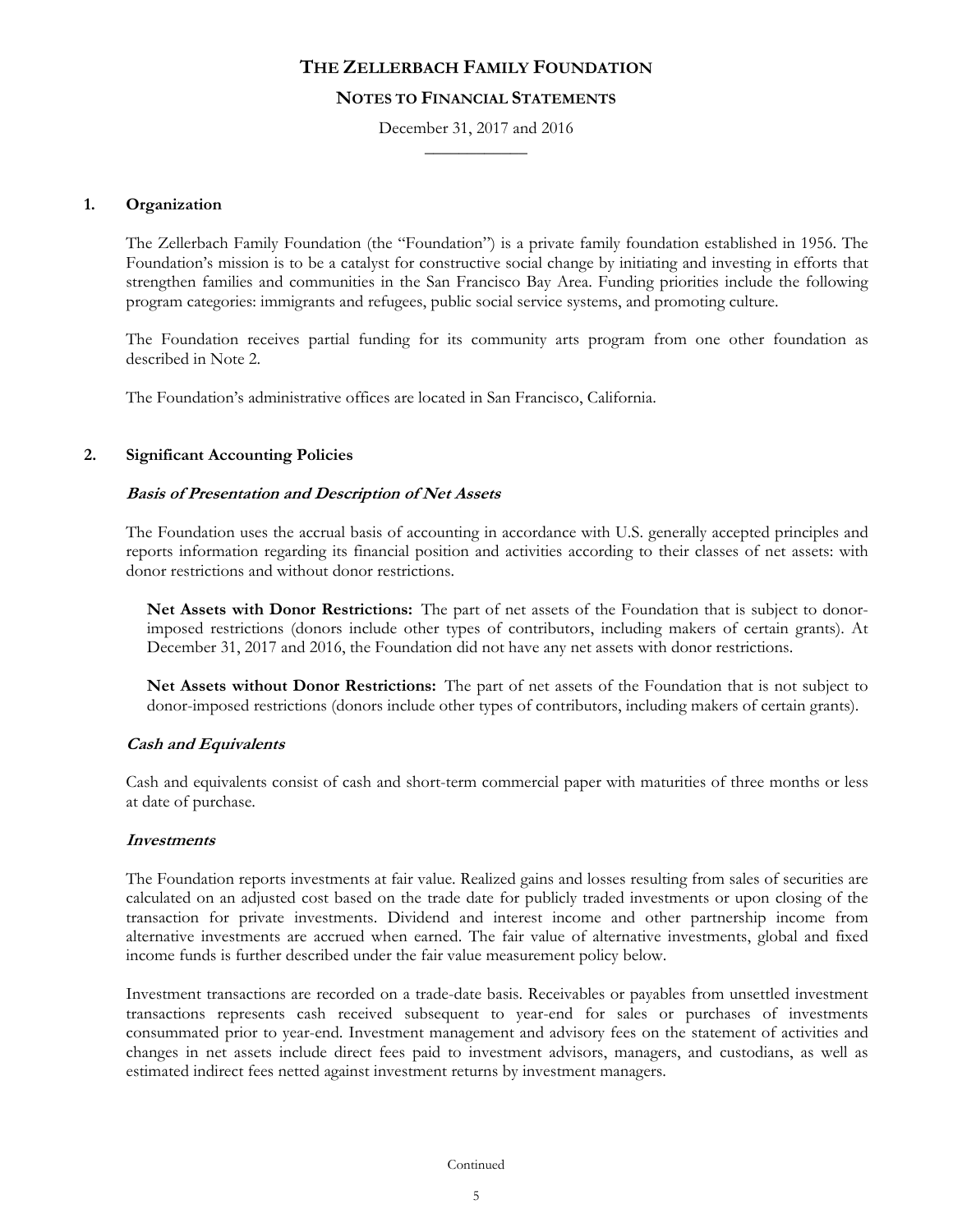## **NOTES TO FINANCIAL STATEMENTS**

December 31, 2017 and 2016  $\frac{1}{2}$ 

## **2. Significant Accounting Policies**, continued

#### **Investments**, continued

Investments, in general, are exposed to various risks, such as interest rate risk, credit risk, and overall market volatility. Due to the level of risk associated with certain investments, it is reasonably possible that changes in the values of investments will occur in the near term and that such changes could materially affect the amounts reported in the financial statements.

### **Fair Value Measurements**

The Foundation carries certain assets and liabilities at fair value. Fair value is defined as the price that would be received to sell an asset or paid to transfer liability in an orderly transaction between market participants at the measurement date. In addition, the Foundation reports certain investments using the Net Asset Value ("NAV") per share as determined by investment managers under the so-called "practical expedient." The practical expedient allows net asset value per share to represent fair value for reporting purposes when the criteria for using this method are met.

Fair value measurement standards also require the Foundation to classify these financial instruments into a three-level hierarchy, based on the priority of inputs to the valuation technique. The Foundation classifies its financial assets and liabilities according to three levels, and maximizes the use of observable inputs and minimizes the use of unobservable inputs when measuring fair value.

*Level 1* – Quoted prices are available in active markets for identical investments as of the reporting date, without adjustment. This category includes active exchange traded money market funds, actively managed fixed income, and equity securities whose values are based on quoted market prices.

*Level 2* – Pricing inputs, including broker quotes, are generally those other than exchange quoted prices in active markets, which are either directly or indirectly observable as of the reporting date, and fair value is determined through the use of models or other valuation methodologies.

*Level 3* – Pricing inputs are unobservable and include situations where there is little, if any, market activity for the investment.

## **Property and Equipment**

The Foundation capitalizes all acquisitions for property and equipment in excess of \$500. Equipment and furnishings are stated at cost and depreciated over three to seven years using the straight-line method. Leasehold improvements are stated at cost and are amortized over the remaining life of the lease.

### **Grants**

Grants are expensed when the unconditional promise to give is approved by the Board of Directors. Grants are authorized subject to certain restrictions, and failure of the recipients to meet these restrictions may result in cancellations or refunds. Grant refunds are recorded as a reduction of grant expense at the time the grant is refunded to the Foundation.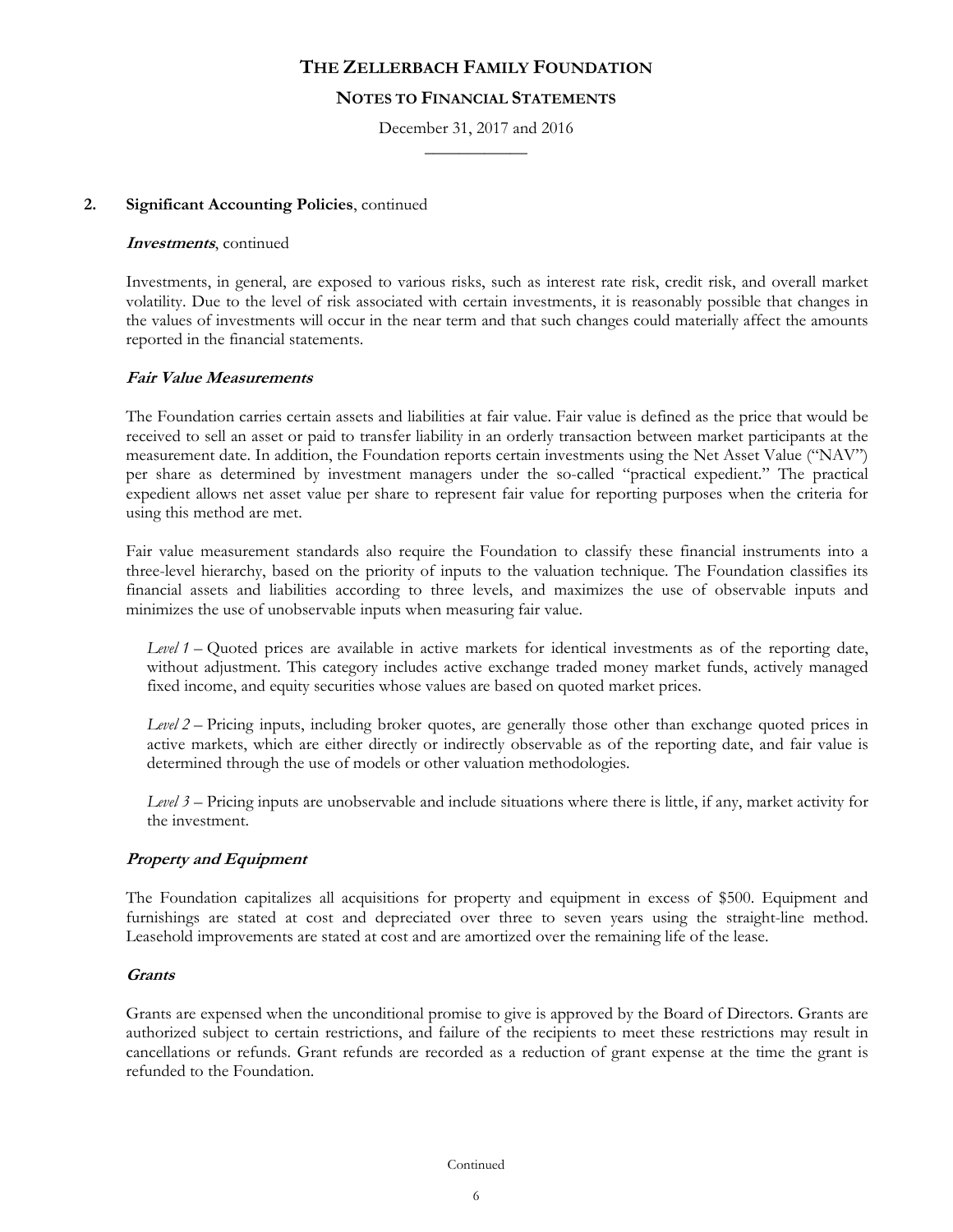## **NOTES TO FINANCIAL STATEMENTS**

December 31, 2017 and 2016  $\frac{1}{2}$ 

## **2. Significant Accounting Policies**, continued

## **Community Arts Program**

The Foundation is participating in and administering a collaborative funding initiative with other organizations to support the community arts program to ensure the availability of a wide variety of art experiences, to promote multicultural community art, encourage new artists, and improve the capacity to perform and develop new audiences. Only 501(c)(3) organizations are eligible for grants. The Foundation records amounts received and paid on behalf of the other participating foundations as agency transactions. Therefore, no revenue or expense is recorded for the amounts received from the other participating foundations or for their share of the grants.

## **Excise and Income Taxes**

The Foundation is a private foundation and is exempt from federal income taxes under Section  $501(c)(3)$  of the Internal Revenue Code and from California franchise and/or income taxes under Section 23701(d) of the Revenue and Taxation Code. In addition, the Foundation may be subject to tax on unrelated business income, if any, generated by its investments.

The Foundation is subject to federal excise tax on its investment income. A provision for federal excise tax is accrued. Deferred taxes are recorded on the unrealized gain on investments (see Note 5).

## **Functional Expense Allocations**

Expenses are recorded as attributable to either grant support or administrative functions whenever possible. However, certain categories of expense are attributable to more than one function and therefore must be allocated on a reasonable basis. Salaries, benefits and occupancy are allocated on the basis of time and effort estimates made by the Foundation's management.

### **Leases**

The Foundation determines if an arrangement is a lease at inception. The operating lease is included in right of use ("ROU") assets on the statement of financial position.

ROU assets represent the right to use an underlying asset for the lease term and lease liabilities represent the obligation to make lease payments arising from the lease. ROU assets and liabilities are recognized at commencement date based on the present value of lease payments over the lease term. As the lease does not provide an implicit rate, a risk-free discount rate is used and determined using a period comparable with that of the lease term. The ROU asset also includes any lease payments made and excludes lease incentives. Lease expenses for lease payments is recognized on a straight-line basis over the lease term. The Foundation elected the practical expedient as specified in FASB ASC 842-10-65-1(f), which allows the Foundation to not reassess the lease classification for any expired or existing leases.

### **Use of Estimates**

The preparation of financial statements in conformity with accounting principles generally accepted in the United States of America requires management to make estimates and assumptions. Those estimates and assumptions affect the reported amounts of assets and liabilities at the date of the financial statements and the reported amounts of revenue and expenses during the reporting period. Actual results could differ from those estimates.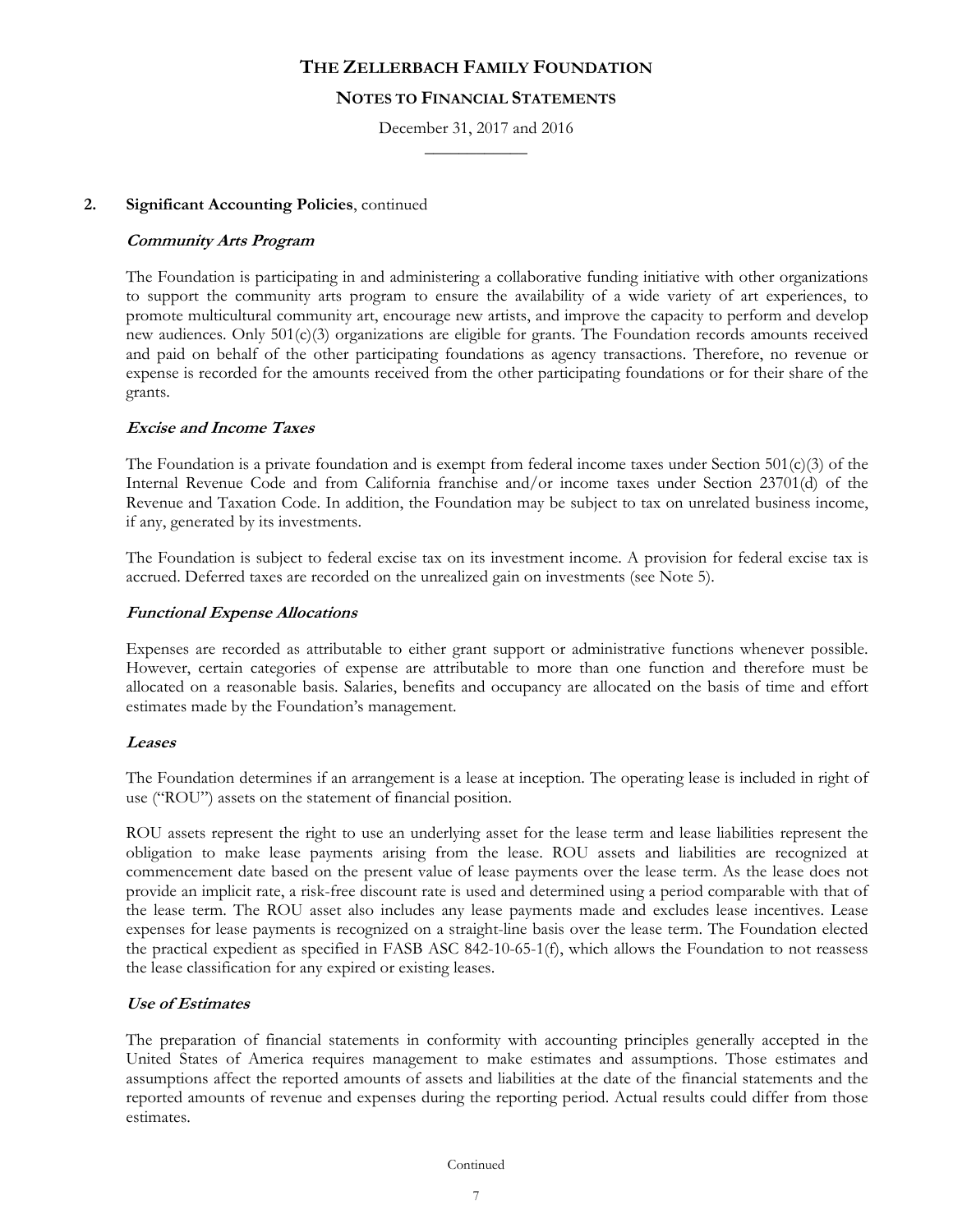## **NOTES TO FINANCIAL STATEMENTS**

December 31, 2017 and 2016  $\frac{1}{2}$ 

### **2. Significant Accounting Policies**, continued

#### **Recent Accounting Pronouncements**

In August 2016, the Financial Accounting Standards Board ("FASB") issued Accounting Standards Update ("ASU") 2016-14, *Not-for-Profit Entities: Presentation of Financial Statements of Not-for-Profit Entities*. The ASU changes how a not-for-profit organization classifies its net assets, as well as the information it presents in financial statements and notes about liquidity, financial performance, and cash flows. The main difference between previous GAAP and Topic 958 is that net assets will now be presented in two classes rather than three. Not-for-Profit entities will report amounts for net assets with donor restrictions and net assets without donor restrictions. For nonpublic entities, the ASU is effective for annual reporting periods beginning after December 15, 2017 with early adoption permitted. The Foundation has elected to early adopt ASU 2016-14 in 2016.

In February 2016, the FASB issued ASU 2016-02, *Leases* (Topic 842). The ASU revises standard that is aimed at increasing transparency and comparability among organizations by recognizing lease assets and lease liabilities on the balance sheet and disclosing key information about leasing arrangements. For nonpublic entities, the ASU is effective for annual reporting periods beginning after December 15, 2019 with early adoption permitted. The Foundation has elected to early adopt ASU 2016-02 in 2017. In July 2018, the FASB issued ASU 2018-11, *Leases: Targeted Improvements*. The Foundation is not required to retrospectively apply ASU 2016-02 to prior years due to implementation of ASU 2018-11 in 2017.

#### **Reclassifications**

Certain reclassifications have been made to the 2016 financial statements in order to conform to the current fiscal year presentation.

#### **3. Investments**

Investments at December 31, 2017 and 2016, consist of the following:

|                             | 2017          | 2016          |
|-----------------------------|---------------|---------------|
| Cash equivalents            | \$            | 306,207<br>\$ |
| Domestic equities and funds | 19,735,126    | 18,772,860    |
| Global equity funds         | 29,795,423    | 26,083,537    |
| Emerging market funds       | 14,738,568    | 7,938,773     |
| Private investments         | 30,513,671    | 27,122,568    |
| Multi-strategy hedge funds  | 18,703,022    | 19,607,929    |
| Inflation protection funds  | 7,689,721     | 8,601,440     |
| Fixed income funds          | 18,350,742    | 15,061,802    |
|                             | \$139,526,273 | \$123,495,116 |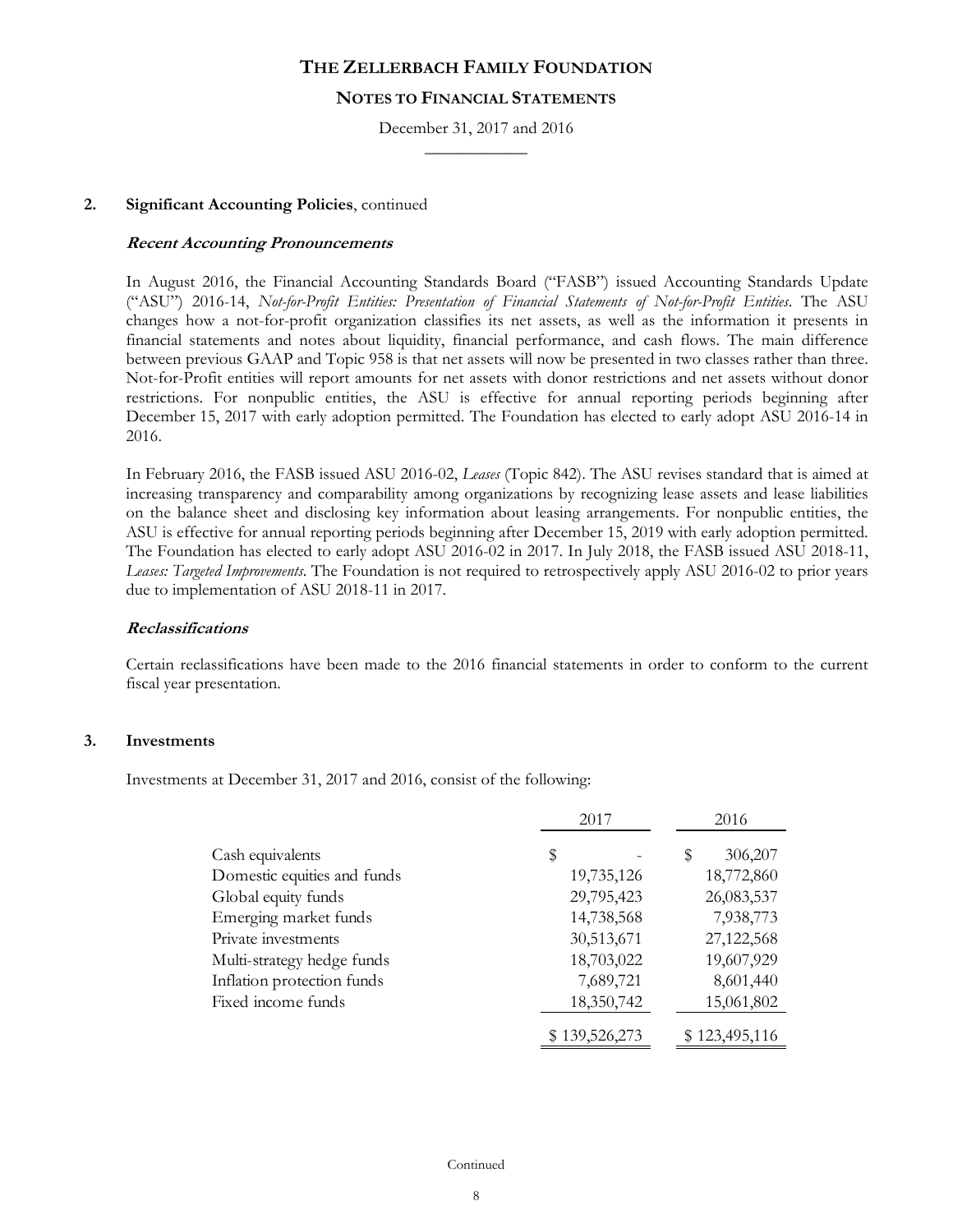## **NOTES TO FINANCIAL STATEMENTS**

December 31, 2017 and 2016  $\frac{1}{2}$ 

## **4. Fair Value Measurement and Net Asset Value Disclosure**

## **Fair Value Disclosure**

The table below presents the balances of assets measured at fair value on a recurring basis at December 31, 2017:

|                                           | Total           | Level 1         |
|-------------------------------------------|-----------------|-----------------|
| Global equity funds:                      |                 |                 |
| Global equity                             | \$<br>5,490,403 | 5,490,403<br>\$ |
| Inflation protection funds:               |                 |                 |
| Domestic real estate equity               | 1,441,811       | 1,441,811       |
| Marketable natural resources              | 3,280,020       | 3,280,020       |
| Fixed income funds:                       |                 |                 |
| Domestic bonds                            | 5,202,984       | 5,202,984       |
|                                           | 15,415,218      | \$15,415,218    |
| Investments valued using net asset value: |                 |                 |
| Domestic equities and funds:              |                 |                 |
| U.S. small cap                            | 6,154,654       |                 |
| U.S. large cap                            | 3,545,697       |                 |
| U.S. long/short equity exposure           | 10,034,775      |                 |
| Global equity funds:                      |                 |                 |
| Global equity                             | 5,608,599       |                 |
| International equity                      | 15,430,289      |                 |
| International small cap                   | 3,266,132       |                 |
| Emerging markets                          | 14,738,568      |                 |
| Private investment funds:                 |                 |                 |
| Venture capital/private equity            | 24,806,615      |                 |
| Private real estate/hard assets           | 5,707,055       |                 |
| Multi-strategy hedge funds                | 18,703,022      |                 |
| Inflation protection funds:               |                 |                 |
| Private natural resources                 | 2,697,891       |                 |
| Fixed income funds:                       |                 |                 |
| U.S. Government bonds                     | 8,565,238       |                 |
| Absolute return                           | 4,582,520       |                 |
| Total investments valued using net        |                 |                 |
| asset value                               | 123,841,055     |                 |
| Total investments                         | \$139,256,273   |                 |

Continued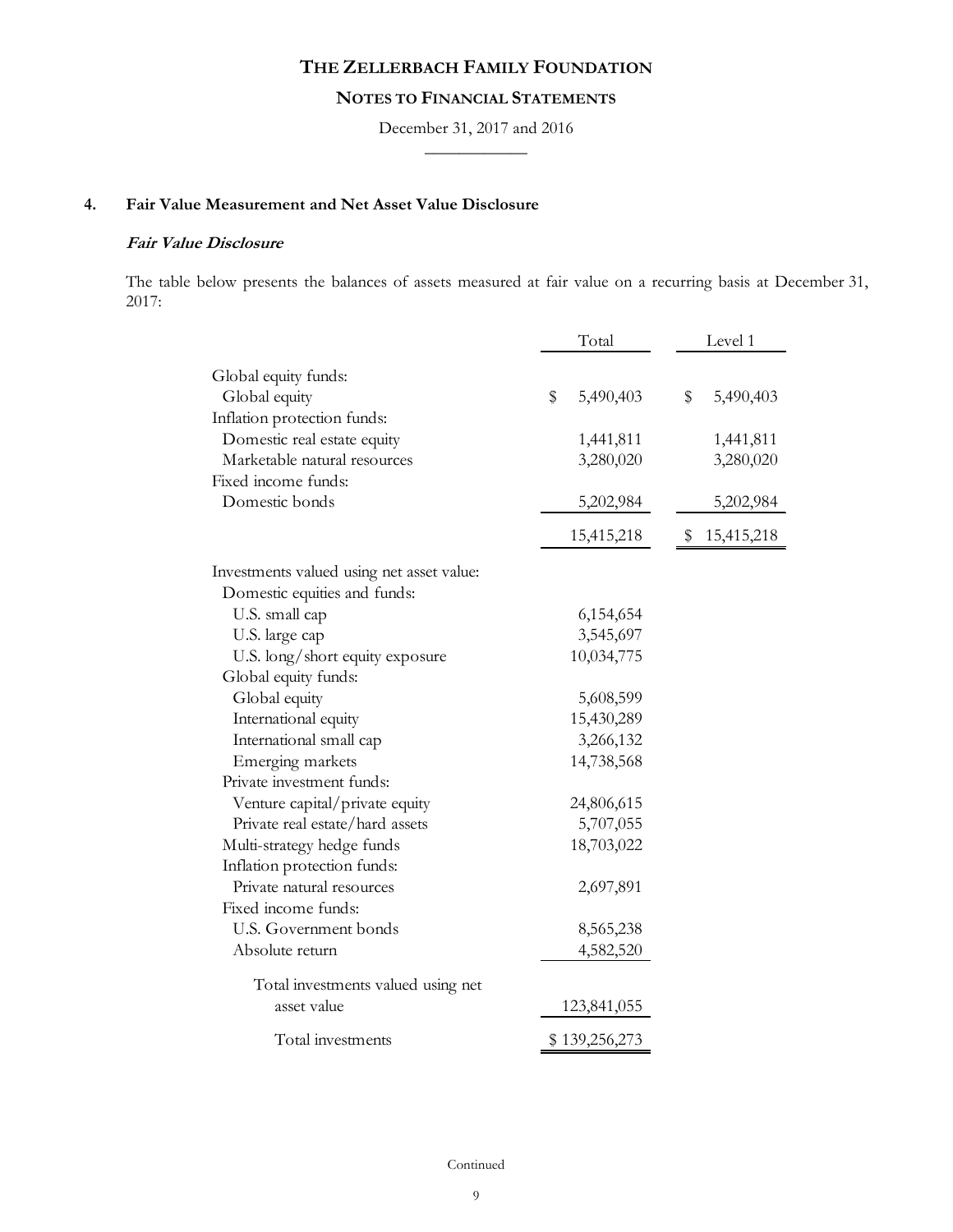# **NOTES TO FINANCIAL STATEMENTS**

December 31, 2017 and 2016  $\frac{1}{2}$ 

# **4. Fair Value Measurement and Net Asset Value Disclosure**, continued

## **Fair Value Disclosure**, continued

The table below presents the balances of assets measured at fair value on a recurring basis at December 31, 2016:

|                                           | Total         | Level 1       |  |
|-------------------------------------------|---------------|---------------|--|
| Cash equivalents                          | \$<br>306,207 | \$<br>306,207 |  |
| Domestic equities and funds:              |               |               |  |
| U.S. small cap                            | 5,876,491     | 5,876,491     |  |
| Global equity funds:                      |               |               |  |
| Global equity                             | 4,546,569     | 4,546,569     |  |
| Multi-strategy hedge funds                | 2,699,201     | 2,699,201     |  |
| Inflation protection funds:               |               |               |  |
| Domestic real estate equity               | 1,637,949     | 1,637,949     |  |
| Marketable natural resources              | 3,912,318     | 3,912,318     |  |
| Fixed income funds:                       |               |               |  |
| Domestic bonds                            | 2,272,192     | 2,272,192     |  |
|                                           | 21,250,927    | \$21,250,927  |  |
| Investments valued using net asset value: |               |               |  |
| Domestic equities and funds:              |               |               |  |
| U.S. large cap                            | 3,884,055     |               |  |
| U.S. long/short equity exposure           | 9,012,314     |               |  |
| Global equity funds:                      |               |               |  |
| Global equity                             | 5,215,188     |               |  |
| International equity                      | 12,617,782    |               |  |
| International small cap                   | 3,703,998     |               |  |
| Emerging markets                          | 7,938,773     |               |  |
| Private investment funds:                 |               |               |  |
| Venture capital/private equity            | 20,965,686    |               |  |
| Private real estate/hard assets           | 6,156,883     |               |  |
| Multi-strategy hedge funds                | 16,908,727    |               |  |
| Inflation protection funds:               |               |               |  |
| Private natural resources                 | 3,051,173     |               |  |
| Fixed income funds:                       |               |               |  |
| U.S. Government bonds                     | 8,578,543     |               |  |
| Absolute return                           | 4,211,067     |               |  |
| Total investments valued using net        |               |               |  |
| asset value                               | 102,244,189   |               |  |
| Total investments                         | \$123,495,116 |               |  |

Continued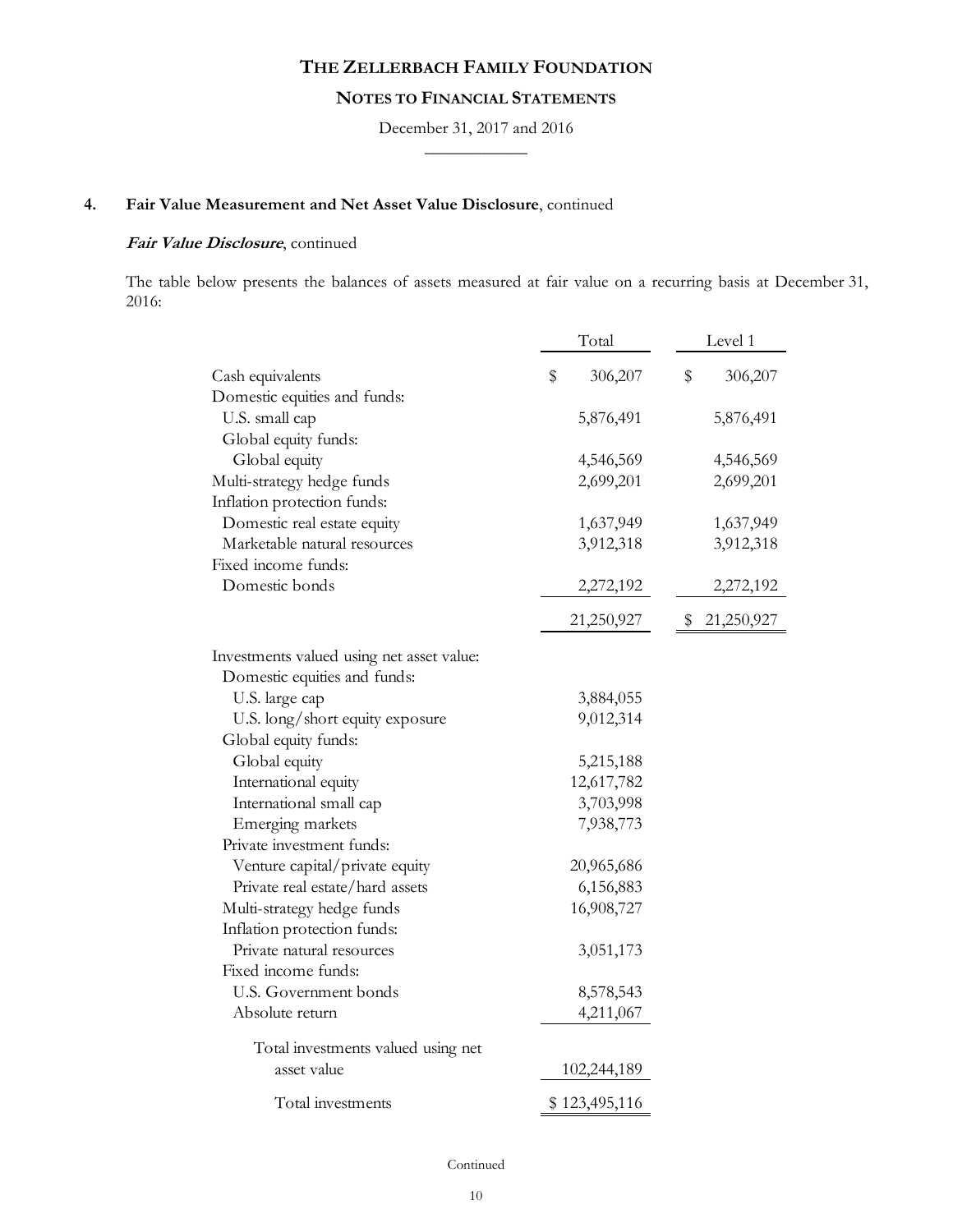### **NOTES TO FINANCIAL STATEMENTS**

December 31, 2017 and 2016  $\frac{1}{2}$ 

#### **4. Fair Value Measurement and Net Asset Value Disclosure**, continued

### **Net Asset Value Disclosure**

The Foundation uses the NAV as a practical expedient to determine the fair value of all the underlying investments which do not have readily determinable fair value and prepare their financial statements consistent with the measurement principles of an investment company or have the attributes of an investment company. The following table lists investments by major category as of December 31, 2017 and 2016:

|                                                                 |                    | 2017             |                    |                  |                                         |                  |  |  |  | 2016 |  |  |
|-----------------------------------------------------------------|--------------------|------------------|--------------------|------------------|-----------------------------------------|------------------|--|--|--|------|--|--|
| Strategies                                                      | Number<br>of Funds | Valuation        | Number<br>of Funds | Valuation        | Redemption<br>Frequency                 | Notice<br>Period |  |  |  |      |  |  |
| Equity funds:                                                   |                    |                  |                    |                  |                                         |                  |  |  |  |      |  |  |
| Global and domestic equity (a)                                  | 10                 | 56,463,214<br>\$ | 8                  | \$<br>40,360,890 | Monthly                                 | $6 - 60$ days    |  |  |  |      |  |  |
| Non-redeemable global equity (b)                                | 1                  | 2,315,500        | 1                  | 2,011,220        | N/A                                     | N/A              |  |  |  |      |  |  |
| Alternative equity funds:<br>Venture capital/private equity (c) | 30                 | 22,974,888       | 28                 | 20,965,686       | N/A                                     | N/A              |  |  |  |      |  |  |
|                                                                 |                    |                  |                    |                  |                                         |                  |  |  |  |      |  |  |
| Private real estate/hard assets (d)                             | 7                  | 7,538,782        | 7                  | 6,156,883        | N/A                                     | N/A              |  |  |  |      |  |  |
| Multi-strategy hedge:<br>Redeemable (e)                         | 3                  | 17,225,807       | 3                  | 15,915,204       | Quarterly/Annually<br>Subject to lockup | $60 - 95$ days   |  |  |  |      |  |  |
|                                                                 |                    |                  |                    |                  | periods up to 3 years                   |                  |  |  |  |      |  |  |
| Nonredeemable (f)                                               | 2                  | 1,477,215        | 2                  | 993,523          | N/A                                     | N/A              |  |  |  |      |  |  |
| Inflation protection funds:<br>Private natural resources (g)    | 2                  | 2,697,891        | 2                  | 3,051,173        | N/A                                     | N/A              |  |  |  |      |  |  |
| Fixed income fund:                                              |                    |                  |                    |                  |                                         |                  |  |  |  |      |  |  |
| U.S. Government bonds (h)                                       | 1                  | 8,565,238        | $\mathbf{1}$       | 8,578,543        | Daily                                   | 2 days           |  |  |  |      |  |  |
| Emerging markets (i)                                            |                    | 4,582,520        |                    | 4,211,067        | Monthly                                 | 60 days          |  |  |  |      |  |  |
| Total                                                           | 57                 | \$123,841,055    | 53                 | \$102,244,189    |                                         |                  |  |  |  |      |  |  |

a) This strategy seeks to obtain long-term returns through pooled funds invested in domestic, international, and global equities.

b) This is a European equities fund with a three-year lockup period from the date of purchase in March 2015.

c) Venture capital and private equity funds invest in various companies, both domestic and international. These funds include fund of funds and a hedge fund. The partnerships typically have a legal life span of 10–12 years with very limited redemption rights for the Limited Partners. Liquidity is expected in the form of distributions from the funds when the underlying assets are sold. It is estimated that the underlying assets will be redeemed over the next 12 years. Unfunded commitments were \$8,714,848 and \$6,209,785 for 2017 and 2016, respectively.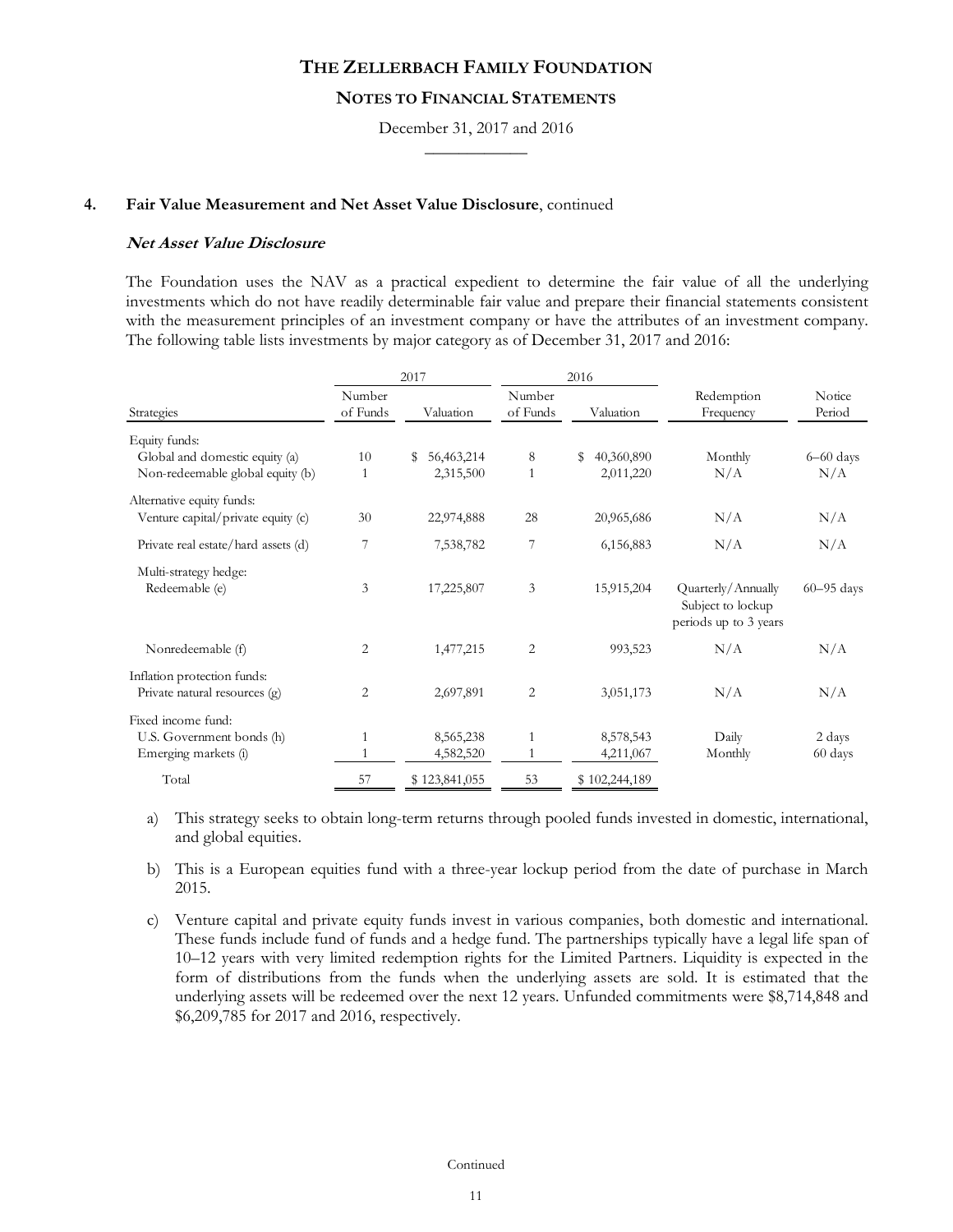## **NOTES TO FINANCIAL STATEMENTS**

December 31, 2017 and 2016  $\frac{1}{2}$ 

## **4. Fair Value Measurement and Net Asset Value Disclosure**, continued

### **Net Asset Value Disclosure**, continued

- d) This strategy invests in both domestic and international natural resources and real estate funds. These funds are fund of funds, except one, that cannot generally be redeemed and liquidity is expected in the form of distributions from the funds when the underlying assets are sold over the life of the partnerships, which is estimated to be over the next 12+ years. Unfunded commitments were \$2,887,887 and \$4,395,714 for 2017 and 2016, respectively.
- e) Redeemable multi-strategy hedge funds include one fund (\$5.6M) that engages primarily in event driven investments and in the securities of issuers that are experiencing financial distress which is redeemable quarterly. These funds also include one fund of funds (\$6.5M) that invests in long/short term offshore hedge funds and one fund of funds (\$5.1M) that invests in long/short and absolute return hedge funds. Both of these funds comprise a series of share classes which are redeemable in one or three year intervals.
- f) Non-redeemable multi-strategy hedge includes a fund (\$1.1M) that invests in bank holding company stock and debt auctioned by the U.S. Department of Treasury under the Trouble Asset Relief Program ("TARP") and small position (less than \$0.1M) in a pool of private investments. The proceeds from both of these funds will be distributed as the underlying investments are sold. In addition, this strategy includes one hedge fund drawdown vehicle. This fund (\$.4M) has a lockup period of 5 years from its 2017 commitment date, with an unfunded commitment of \$1.6M for 2017.
- g) This strategy invests in royalty interests primarily in natural gas fields in the continental United States. These investments cannot be redeemed and distributions are received quarterly as royalty interest is generated. Unfunded commitments were \$0 for 2017 and 2016.
- h) This fund invests in intermediate and long-term United States Government bonds.
- i) This emerging markets fund seeks exposure to currencies of emerging market countries by investing in money market instruments, including short-duration currency forwards and local currency debt. Currency forwards are the predominant investments and typically represent 60–70% of the portfolio.

Subsequent to year-end, the Foundation invested \$1,500,000 in two existing equities funds and sold partial interests, valued at \$4,500,000, in two other equities funds and a bond fund. Additionally, the Foundation executed an investment commitment of \$1,000,000 with a new private real estate fund and paid capital calls of approximately \$1,500,000 on investment commitments.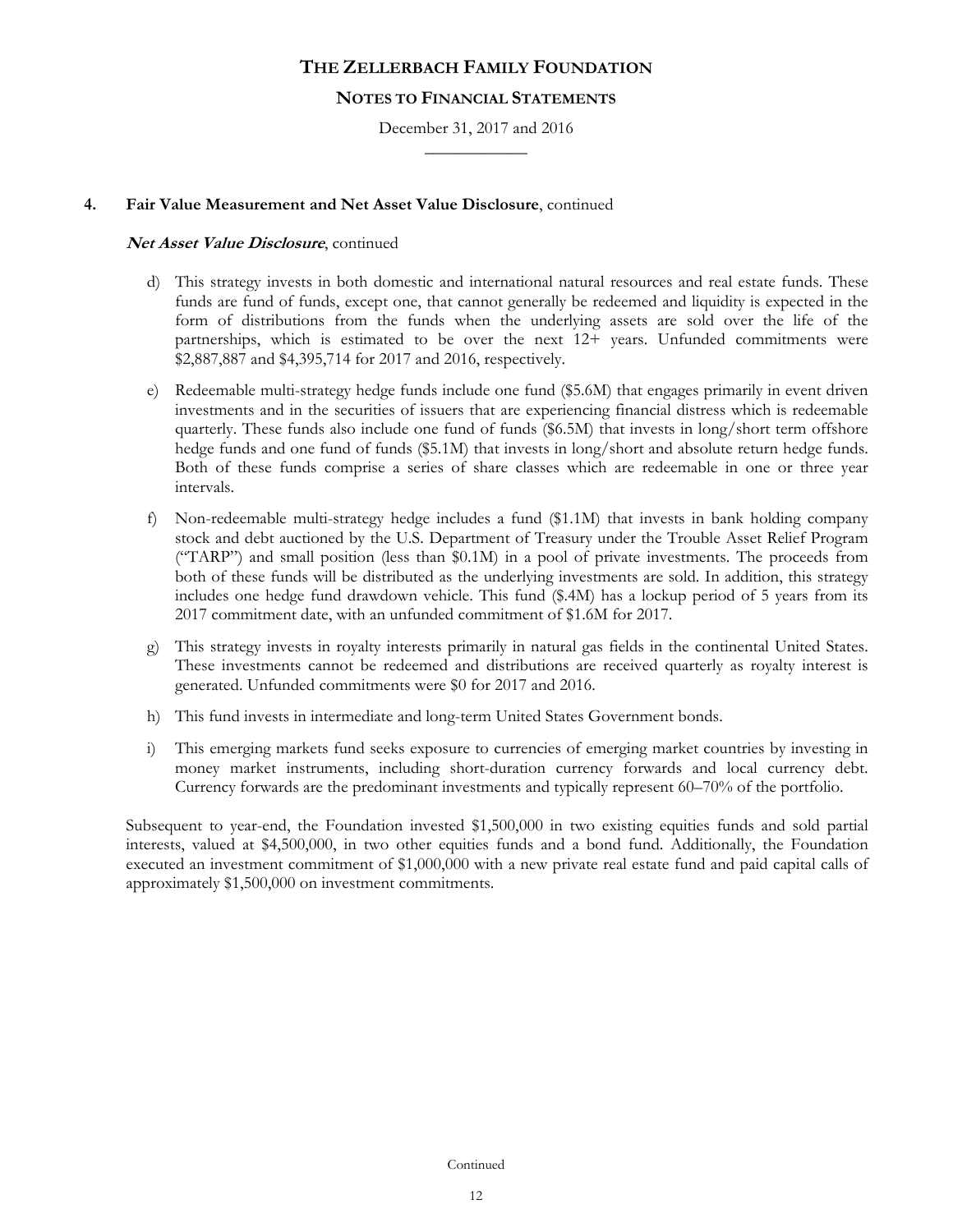## **NOTES TO FINANCIAL STATEMENTS**

December 31, 2017 and 2016  $\frac{1}{2}$ 

### **5. Property and Equipment**

Property and equipment are summarized as follows as of December 31:

|                                                   | 2017          | 2016          |
|---------------------------------------------------|---------------|---------------|
| Furniture and fixtures                            | \$<br>150,284 | \$<br>119,822 |
| Leasehold improvements                            | 414,345       | 36,295        |
|                                                   | 564,629       | 156,117       |
| Less accumulated depreciation and<br>amortization | (76,209)      | (151,379)     |
| Total                                             | 488,420       | 4,738         |

Depreciation and amortization expense for the year ended December 31, 2017 and 2016, was \$21,190 and \$5,536, respectively.

## **6. Liquidity**

The Foundation has a goal to maintain cash and liquid short-term investments on hand at an allocation of at least 2% of total investments, which covers approximately five months of normal operating expenses. In addition, as part of its liquidity management, the Foundation structures its financial assets to be available for regular quarterly rebalancing redemptions that align with the timing of quarterly grant disbursements.

As of December 31, 2017, cash and liquid short-term investments comprised 4% of total investments, another 7% of investments were redeemable on a daily basis and an additional 54% of investments were redeemable on a monthly or quarterly basis. Approximately 35% of investments had liquidity restrictions in excess of one year.

As of December 31, 2016, cash and liquid short-term investments comprised 5% of total investments, another 15% of investments were redeemable on a daily basis and an additional 45% of investments were redeemable on a monthly or quarterly basis. Approximately 35% of investments had liquidity restrictions in excess of one year.

The Foundation's financial assets available within one year of financial statement date for general expenditure are as follows:

|                                                                                                                | 2017          | 2016          |
|----------------------------------------------------------------------------------------------------------------|---------------|---------------|
| Financial assets, at year end                                                                                  | \$140,381,202 | \$127,511,492 |
| Less those unavailable for general expenditures<br>within one year:<br>Investments with liquidity restrictions | (48,868,287)  | (43,803,777)  |
| Financial assets available to meet cash needs<br>for general expenditures within on year                       | 91,512,915    | 83,707,715    |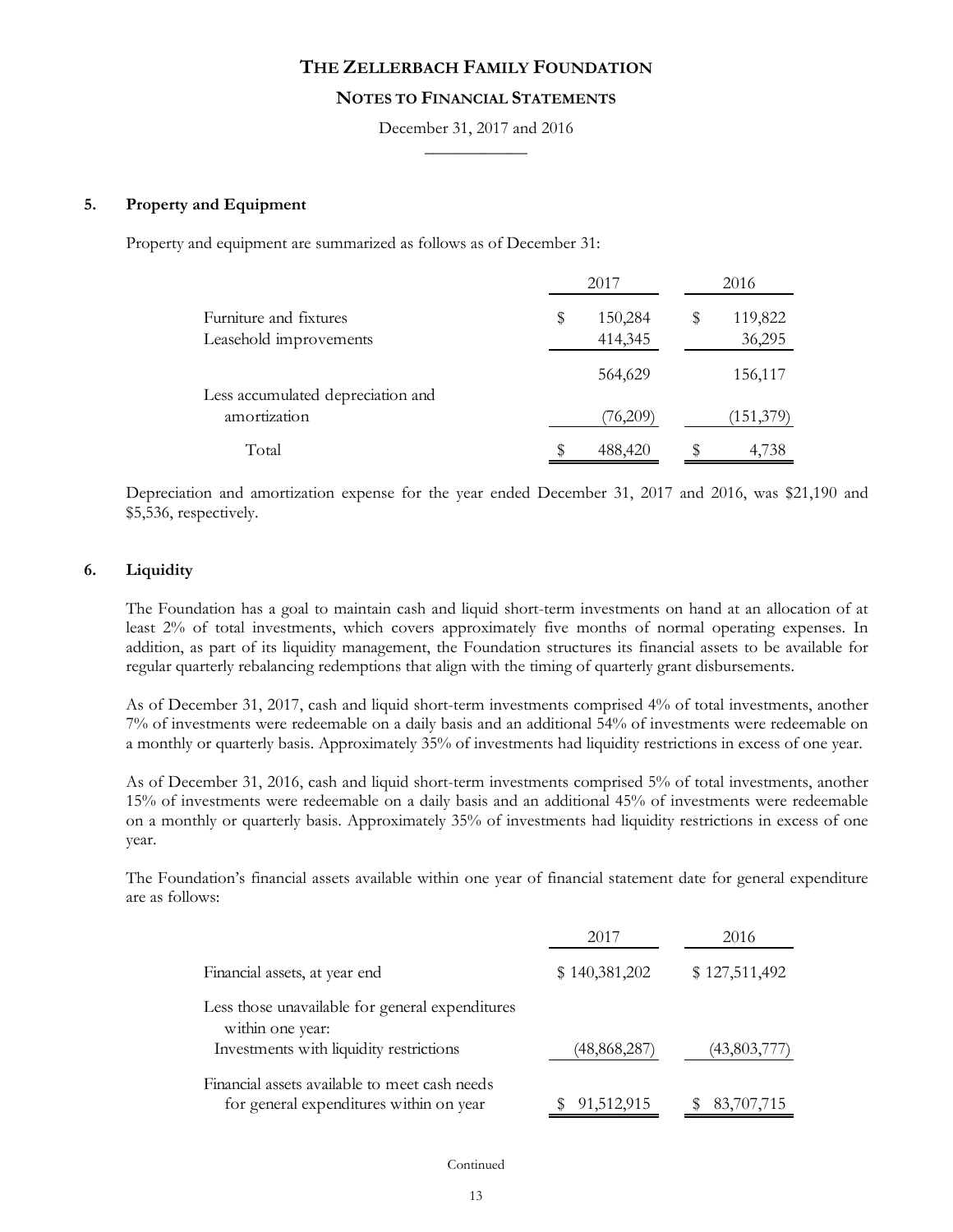### **NOTES TO FINANCIAL STATEMENTS**

December 31, 2017 and 2016  $\frac{1}{2}$ 

### **7. Excise and Income Taxes**

In accordance with the applicable provisions of the Internal Revenue Code, the Foundation is a private foundation and qualifies as a tax-exempt organization. Private foundations are liable for an excise tax of 2% (1% if minimum payout requirements prescribed by the Internal Revenue Code are met) on net investment income, excluding unrealized gains, as defined. For the years ended December 31, 2017 and 2016, the excise tax rates were 2% and 1%, respectively. Deferred excise taxes arise primarily from unrealized tax basis gains on investments and are calculated based on a 2% rate.

Estimated tax provisions, both current and deferred, are recorded at the 2% rate during the current year. Adjustments between estimated and actual tax expense, including any adjustments between the 2% and 1% rate, are made to deferred taxes in the subsequent year in which the tax return is filed. The 2017 current federal excise tax provision includes a downward adjustment for meeting the 1% rate requirements in 2016.

Current federal excise taxes payable and unrelated business income taxes payable are included in accounts payable and accrued expenses in the statement of financial position.

The provision for current and deferred federal excise taxes for the years ended December 31, 2017 and 2016 was as follows:

|                                                           | 2017              | 2016             |
|-----------------------------------------------------------|-------------------|------------------|
| Current federal excise tax<br>Deferred federal excise tax | 44,000<br>273,000 | 39,667<br>50,000 |
| Total                                                     | 317,000           | 89,66.           |

The Foundation is subject to distribution requirements of the Internal Revenue Code. Accordingly, it must distribute within one year after the end of each fiscal year, 5% of the fair value of its investment assets, as defined. The investments includable for the 5% distribution requirement are based on average monthly balances and are exclusive of those assets deemed to be held for charitable activities or other program-related investments. In determining qualifying distributions, grant payments are considered on a cash basis and certain expenses are considered as qualifying distributions. The Foundation complied with the distribution requirements for 2017 and 2016, but has approximately \$1,300,000 and \$1,700,000, respectively, of undistributed income that must be distributed the following year.

## **8. Grants Payable**

Grants are expensed when the unconditional promise to give is approved by the Board of Directors. Total grants payable as of December 31, 2017 and 2016 were \$90,700 and \$30,000, respectively. Grants payable as of December 31, 2017 are expected to be paid in the following year.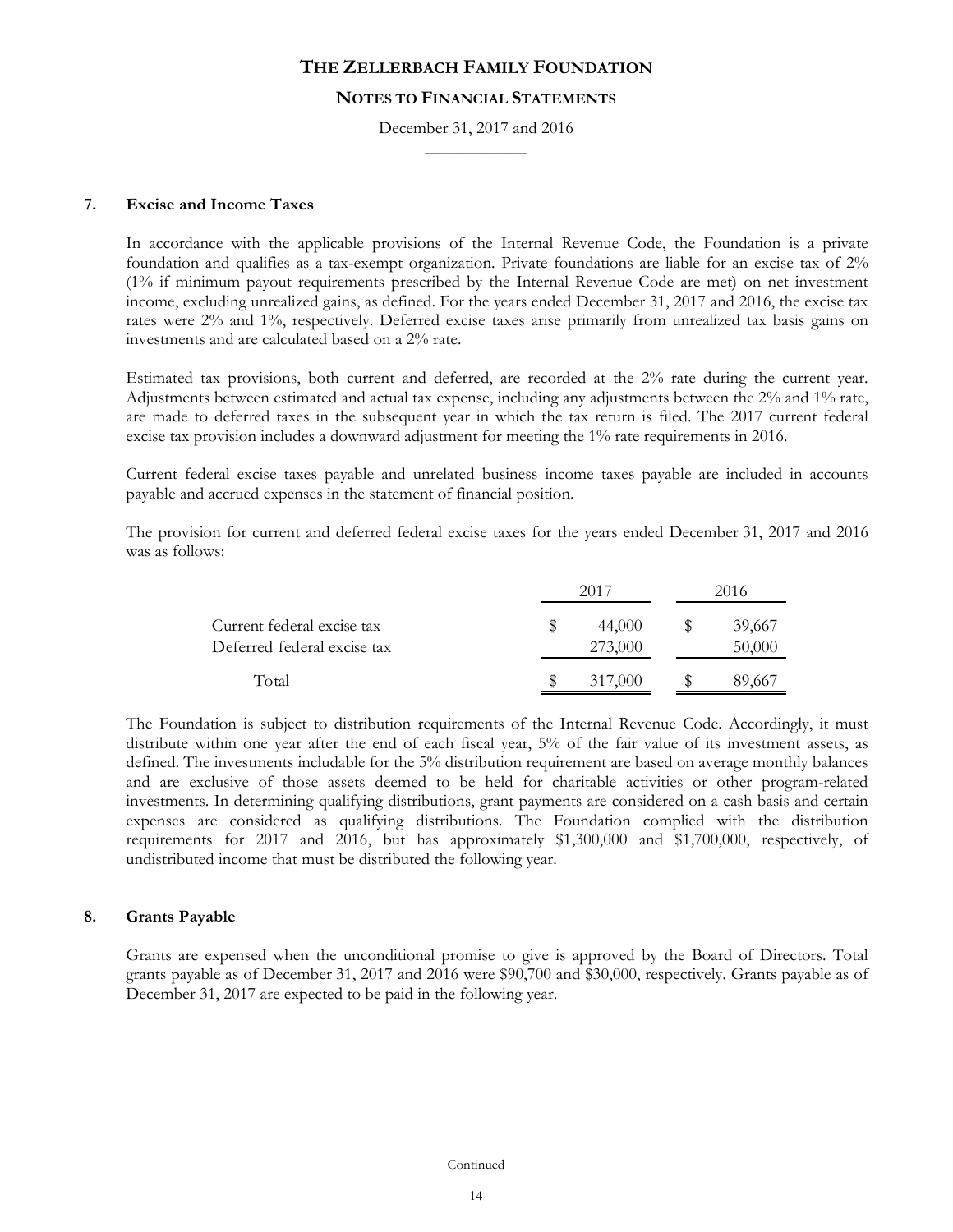### **NOTES TO FINANCIAL STATEMENTS**

December 31, 2017 and 2016  $\frac{1}{2}$ 

### **9. Commitments**

#### **Operating Leases**

The Foundation leases office facilities under a non-cancelable operating lease agreement which expires in September 2024, with an option to extend an additional five years. Future minimum undiscounted lease payments under the lease are as follows:

| Year ending December 31: |                 |
|--------------------------|-----------------|
| 2018                     | \$<br>294,733   |
| 2019                     | 330,947         |
| 2020                     | 340,873         |
| 2021                     | 351,110         |
| 2022                     | 361,637         |
| Thereafter               | 658,092         |
| Total lease payments     | 2,337,392       |
| Less discount            | (312, 392)      |
|                          | \$<br>2,025,000 |

Operating lease cost including common area charges was approximately \$304,000 and \$269,000 for the years ended December 31, 2017 and 2016, respectively.

#### **Investments**

As described in Note 4, the Foundation had capital commitments for investments totaling approximately \$13,202,735 and \$10,557,115 as of December 31, 2017 and 2016, respectively.

#### **10. Retirement Plans**

The Foundation maintains a defined contribution retirement plan. Under the plan, employees are allowed to contribute amounts up to statutory limits and, for employees working more than 1,000 hours per year and who have attained 21 years of age, the Foundation contributes 15% of employee compensation, as defined, to the plan. Vesting occurs after the second covered year of service. Employees are not required to make a contribution. The Foundation contributed \$143,752 and \$126,037 to the plan during 2017 and 2016, respectively.

### **11. Concentrations of Risk**

Investments in general are exposed to various risks, such as interest rate, credit and overall market volatility. Adverse economic conditions either nationwide or internationally may result in a reduction of the investments carrying amount. The maximum loss on the investments would be the carrying amount in the financial statements less amounts insured by the Securities Investor Protection Corporation ("SIPC"). As of December 31, 2017 and 2016, the Foundation held investments in excess of the SIPC insurance limits.